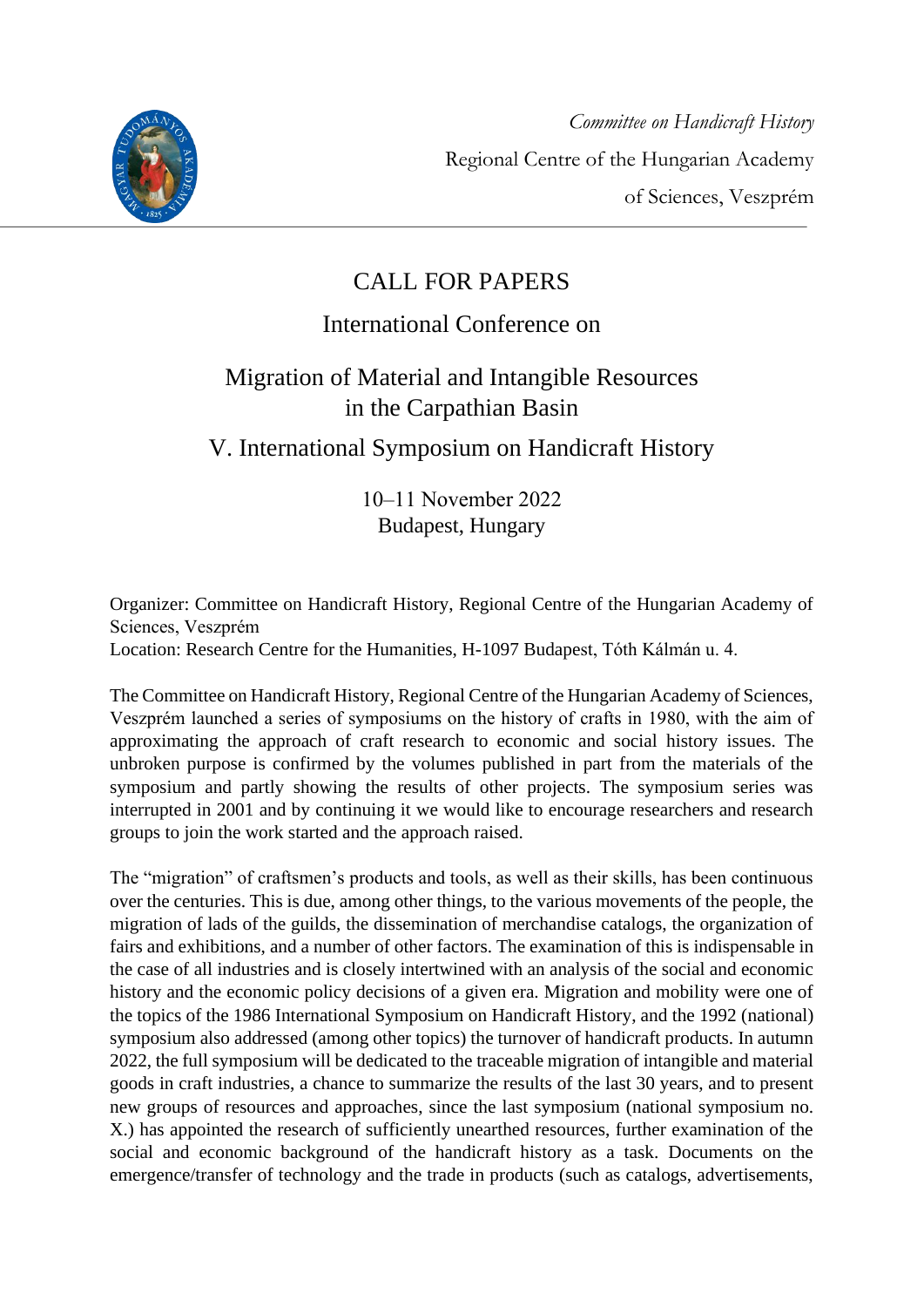price lists) and newly discovered physical evidence of migration provide new insights into the history of the craft industries. Further questions may be, if there is a role of a local (possibly national) identity in the commercial production of a given product? What social and economic processes, and possible conflicts does the adoption of products and technologies generate in the host professional and local community? What decision-making mechanisms and economic processes lead to the migration of intangible and material goods and the trade in products? How can the migration of craft knowledge through the technical terms of industries be observed, and what recent sources provide data for this?

We are waiting for the research results in the field of archaeology, history, archival science, ethnography, and historical museology, in which the origin or destination of the migration of the studied phenomenon, i.e. craft technology, master, butler, skill, tool, raw material or product, is related to the Carpathian Basin, or it serves as a case study on migration within the Carpathian Basin from the Middle Ages to the present day.

The language of the conference is English. If justified by the epidemic situation, the conference will be held in part or full online.

We ask for a one page long (about 3500 characters) extract of your presentation to the following address: Tuza Csilla: [tuza.csilla@gmail.hu](mailto:tuza.csilla@gmail.hu) We accept the extracts in English and German language.

Application deadline: April 15, 2022. The organizing committee will send feedback on the acceptance of the application by April 30, 2022.

There is no registration fee for the conference.

The conference organizers provide an opportunity to publish the papers. The manuscripts should be sent to Katalin Kincses, editor of the volume, to [kincsesbene@gmail.com](mailto:kincsesbene@gmail.com) by 31 December 2022 at the latest.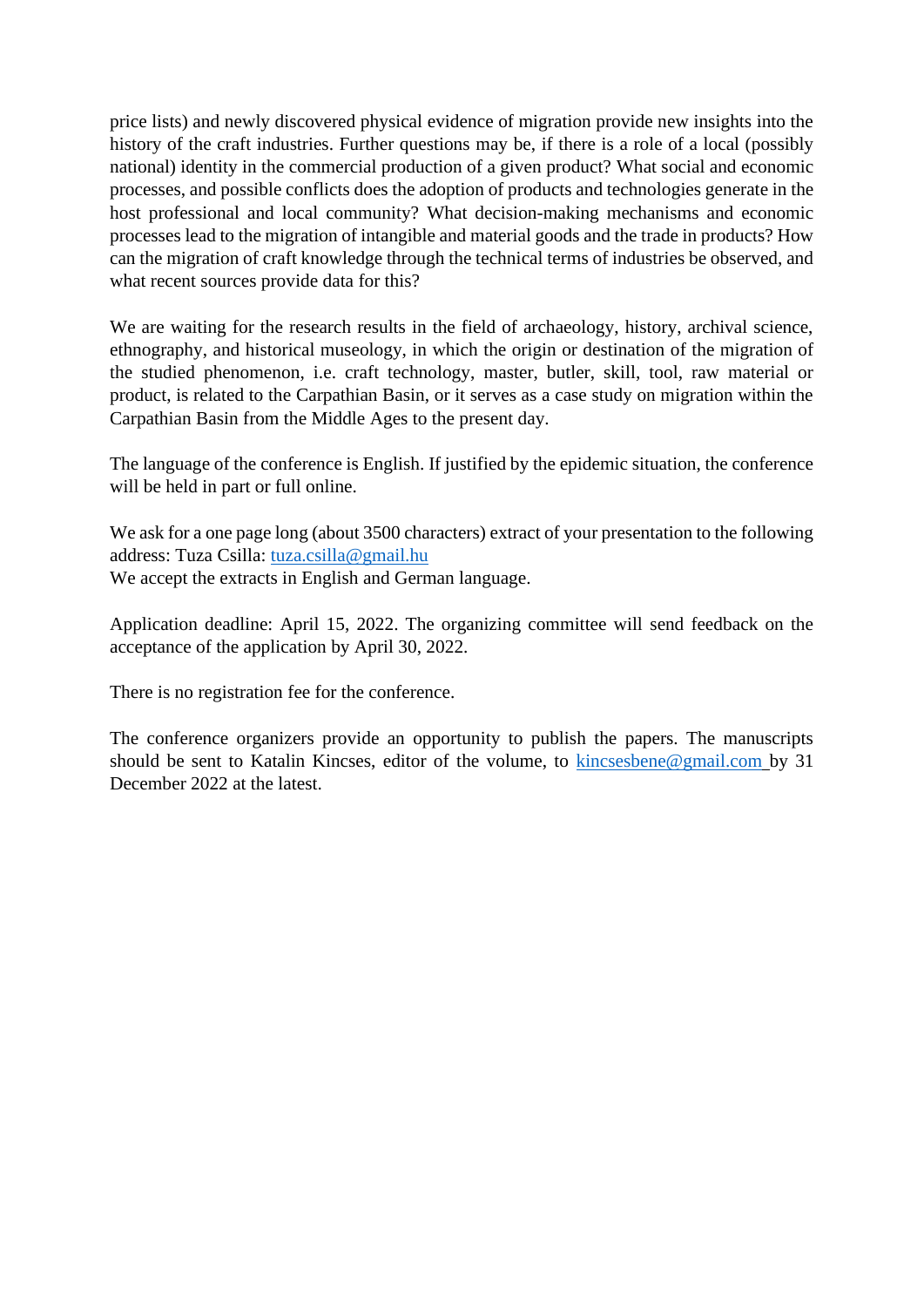

# Aufruf für Teilnahme

### Internationale Konferenz

### Migration von Handwerksprodukte und Geistesgüter in dem Karpathenbecken

## V. Internationales Handwerkgeschichtliches Symposium

#### 10‒11. November 2022 Budapest, Hungary

Organisator: Komitee der Ungarischen Handwerkgeschichte, Regionalorganisation der Ungarischen Akademie der Wissenschaften, Veszprém

Ort: Forschungszentrum der Philosophischen Wissenschaften, H-1097 Budapest, Tóth Kálmánstr. 4.

Das Handwerkgeschichtliche Komitee der Regionalorganisation der ungarischen Akademie der Wissenschaften initiierte 1980 die Symposiumreihe im Bereich der Handwerkgeschichte mit der Zielsetzung, daß sich die Betrachtungsweise der handwerkgeschichtlichen Forschungen den wirtschafts- und gesellschaftshistorischen Fragen nähert. Dieses ungeschwächte Ziel wird durch die Bände bewiesen, die teils aus den Vorträgen des Symposien zusammengestellt wurden, teils die Ergebnisse anderer Projekte vorführen. Diese Reihe hörte 2001 auf, jetzt möchten wir mit der Fortsetzung Forscher und Forschungsgruppen veranlassen, sich der begonnenen Arbeit, der erwähnten Anschauung anzuschliessen.

Die "Migration" der Handwerksprodukte und der Werkzeuge der Handwerker, sowie die des technischen Wissens fuhr während der Jahrhunderte ständig fort. Unter anderen ist es den verschiedenen Volksbewegungen, der Wanderung der Gesellen, der Verbreitung der Warenund Werkzeugskataloge, bzw. anderen weiteren Umständen zu verdanken. Die Untersuchung der Migration ist bei jedem Handwerkszweig unumgänglich, und greift eng mit der Analyse der gesellschafts- und wirtschaftshistorischen Bedingungen der gegebenen Epoche ineinander. Die Migration und die Mobilität waren ein Teilthema der III. Internationalen Handwerkgeschichtlichen Symposiums 1986, und auch das VIII. (heimische) Symposium beschäftigte sich 1992 (neben anderen Themen) mit dem Umlauf der Handwerksprodukte. Wir widmen das ganze Symposium im Herbst 2022 der befolgbaren Migration der geistlichen und materiallen Handwerksgüter, so geben wir auch eine Möglichkeit, die Ergebnisse der letzten 30